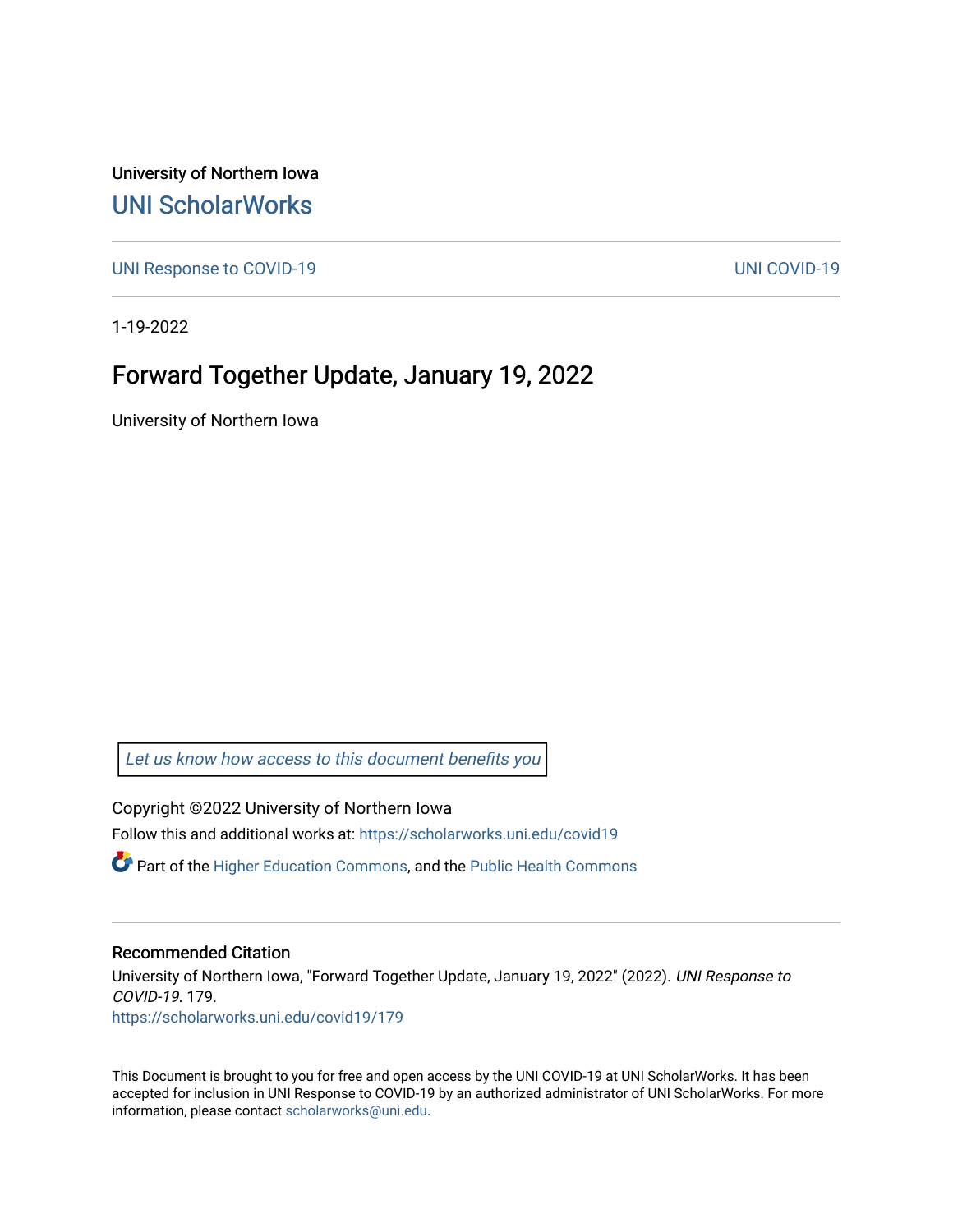### University of Northern Iowa

# **Forward Together Update**

Dear Students,

Welcome to the start of a new semester! Before classes begin on Thursday, we wanted to share important information with you regarding how we can all help slow the spread of COVID-19 and the Omicron Variant in 2022, as well as communicate important resources to support you including:

- Importance of Masks in UNI Indoor spaces, including classrooms
- Vaccinations/Boosters
- Testing Options
- Information on Coming to Campus

**When on campus, masks are strongly encouraged in all UNI indoor spaces, including classrooms.** With the current spreading of Omicron in Black Hawk County, it is especially important to utilize the many resources available to you to protect yourself and the UNI community.

The **[CDC](https://www.cdc.gov/coronavirus/2019-ncov/variants/omicron-variant.html?utm_source=MC&utm_medium=email&utm_campaign=forward_together)** recommends that everyone wear a mask in public indoor settings in areas of high community transmission regardless of your vaccination status. Well-fitting, multilayered masks are key to reducing the spread of COVID-19. Reputable medicalgrade face masks are also readily available now, such as N95 and KN95, which are more effective at protecting yourself and others from the spread of the more transmissible Omicron variant.

**If you are vaccinated, stay up to date with your vaccines.** For information regarding when you should get your booster shot visit the **[CDC's vaccine page](https://www.cdc.gov/coronavirus/2019-ncov/vaccines/stay-up-to-date.html?utm_source=MC&utm_medium=email&utm_campaign=forward_together)**, speak with your healthcare provider or call the Student Health Center's COVID-19 line at 319-273-2100.

**If you are unvaccinated, you are more at risk for severe illness, hospitalization and death.** Those not fully vaccinated in Iowa currently account for **[77.1% of COVID-19](https://coronavirus.iowa.gov/?utm_source=MC&utm_medium=email&utm_campaign=forward_together)  [patients in the ICU](https://coronavirus.iowa.gov/?utm_source=MC&utm_medium=email&utm_campaign=forward_together)**. UNI will continue to encourage vaccines and host vaccine clinics at the Student Health Center each week.

**If you are seeking testing, it is available on campus.** Call the SHC at 319-273-2100 for an appointment. Free **[Test Iowa](https://www.testiowa.com/en?utm_source=MC&utm_medium=email&utm_campaign=forward_together)** (saliva) kits are also available in the lobby of the SHC. If you have any questions please feel free to contact the SHC's COVID-19 phone line, access IDPH resources by dialing 211 or speak with your healthcare provider. Four free tests per household from the U.S. government are now available and will be mailed directly to you by ordering at **[COVDtests.gov](https://www.covidtests.gov/?utm_source=MC&utm_medium=email&utm_campaign=forward_together)**.